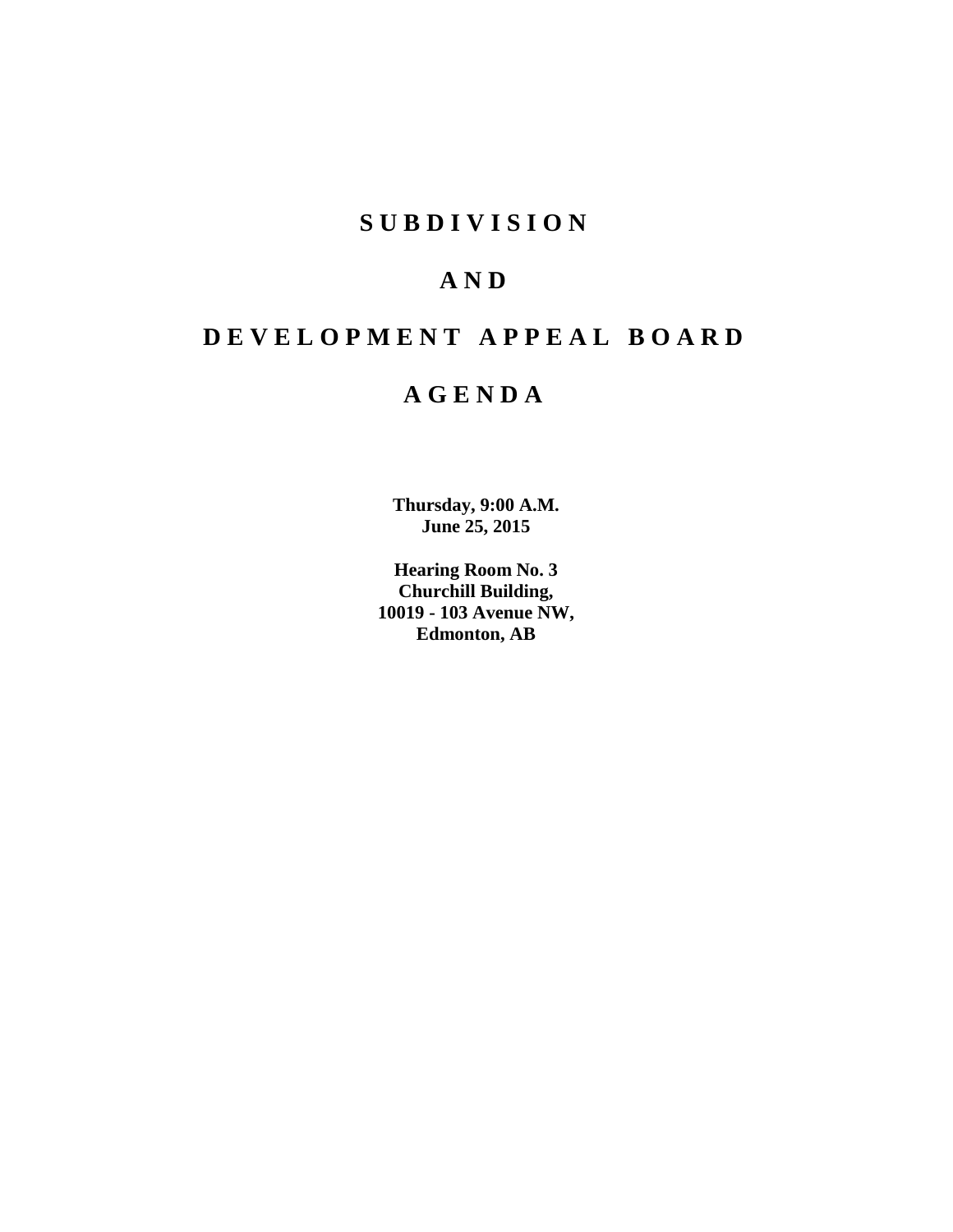### **SUBDIVISION AND DEVELOPMENT APPEAL BOARD HEARING ROOM NO. 3**

|           |                 | <b>TABLED TO JULY 30, 2015</b>                      |
|-----------|-----------------|-----------------------------------------------------|
|           |                 | 13605 - 102 Avenue NW<br>Project No.: 168252302-005 |
| 9:00 A.M. | $SDAB-D-15-136$ | Construct and operate a Residential Sales Centre    |

*NOTE: Unless otherwise stated, all references to "Section numbers" in this Agenda refer to the authority under the Edmonton Zoning Bylaw 12800.*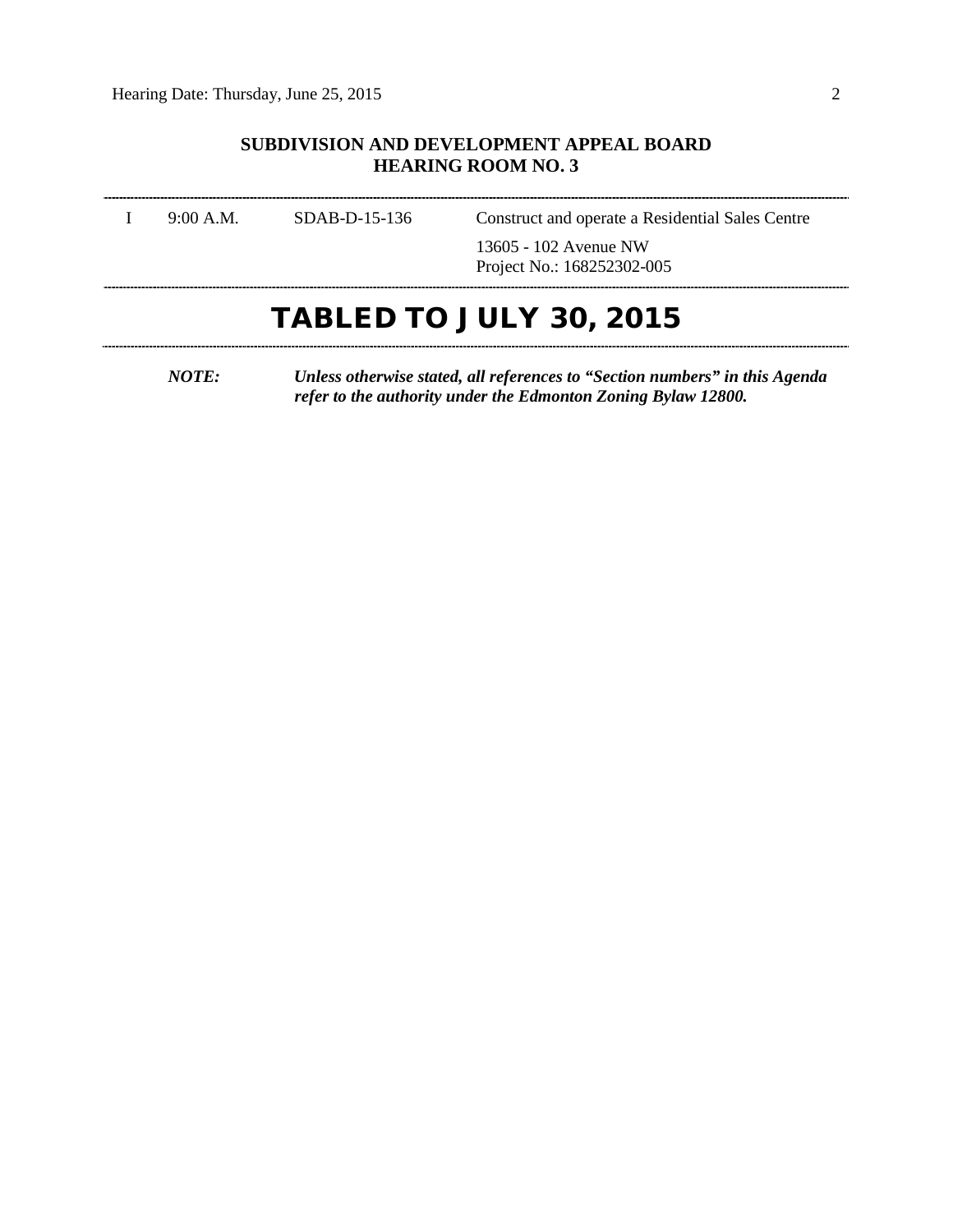#### **ITEM I: 9:00 A.M. FILE: SDAB-D-15-136**

### AN APPEAL FROM THE DECISION OF THE DEVELOPMENT OFFICER BY AN ADJACENT PROPERTY OWNER

APPELLANT:

APPLICATION NO.: 168252302-005

DECISION OF THE DEVELOPMENT AUTHORITY: Approved with Conditions

DATE OF APPEAL:  $M_{\nu}$  29.15

RESPONDENT:

MUNICIPAL DESCRIPTION OF SUBJECT PROPERTY: 13605 - 102 Avenue NW

STATUTORY PLAN: N/A

APPLICATION TO: Construct and operate a Residential Sales Centre

DECISION DATE: May 19, 2015 NOTIFICATION PERIOD:  $\text{May } 26, 2015 \text{ thr3 } f$  June 8, 2015

LEGAL DESCRIPTION: Plan 1521524 Blk 127 Lot 25

ZONE: RF4 Semi-detached Residential Zone

OVERLAY: Mature Neighbourhood Overlay

#### DEVELOPMENT OFFICER'S DECISION

APPROVED - The proposed development is approved subject to the following conditions:

This Development Permit authorizes the operation of a Residential Sales Centre. The development shall be constructed in accordance with the stamped and approved drawings.

This Development Permit is NOT valid until the Notification Period expires in accordance to Section 21.1. (Reference Section 17.1)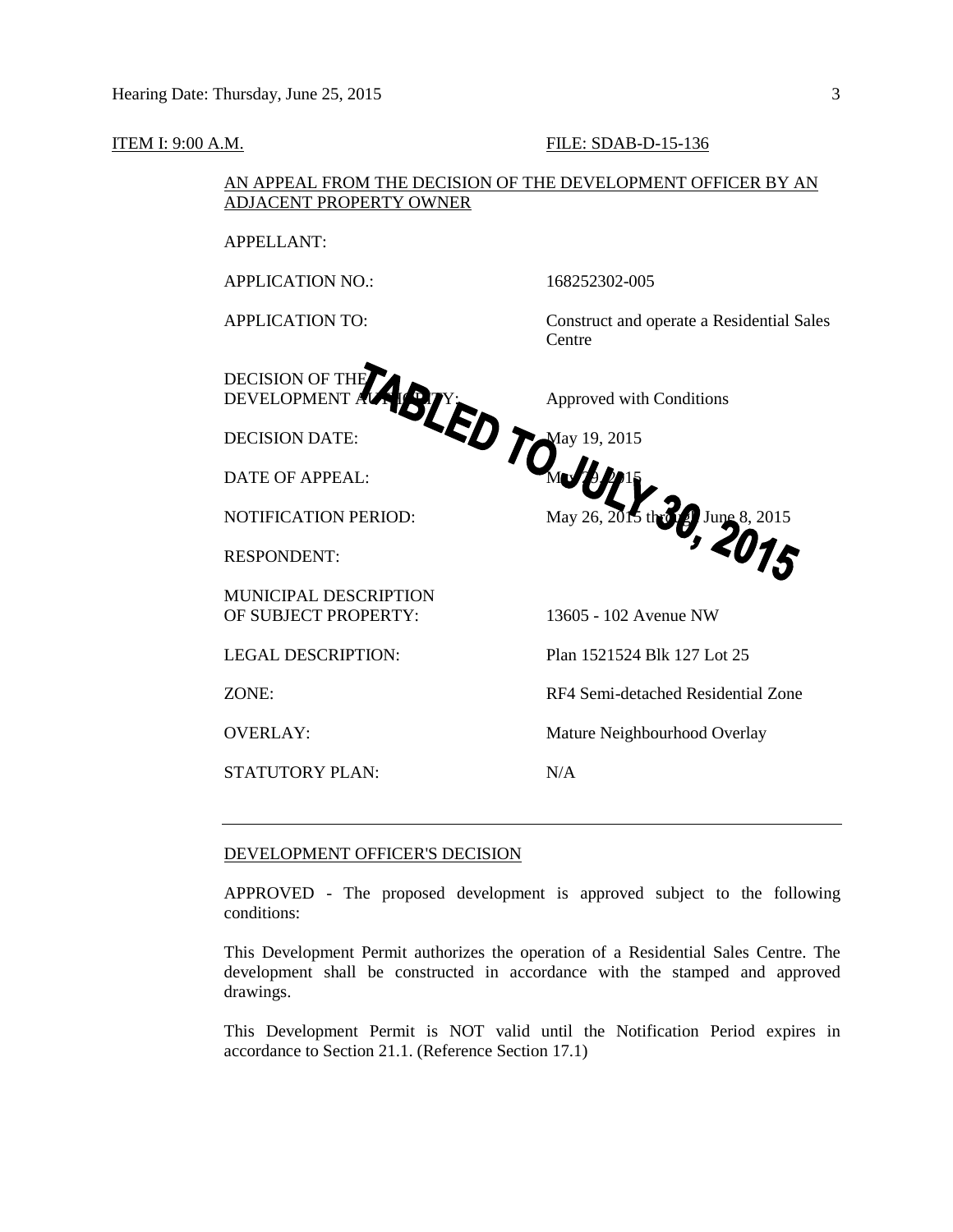This proposed building is not a Dwelling unit. The building shall not be used as a Dwelling prior to the expiration and/or cancellation of the Development Permit for the Residential Sales Centre.

This approval is valid for a period of two years. This permit will expire on April 30, 2017.

Sufficient parking shall be made available on or adjacent to the site so that parking congestion will not develop on that portion of local streets serving existing development in the vicinity of the Residential Sales Centre. (Reference Section 54.2 Schedule 1 and Section 82).

All off-premise directional signage and on-premise advertising signage, including the display of advertising copy and supergraphics on hoardings or false fronts used to enclose temporary structures, shall be in accordance with Section 59 of this Bylaw. (Edmonton Zoning Bylaw 12800)

All exterior lighting shall be developed in accordance with Section 51 and 58 of this Bylaw. (Edmonton Zoning Bylaw 12800 - Reference Section 82).

Notes:

An approved Development Permit means that the proposed development has been reviewed only against the provisions of the Edmonton Zoning Bylaw. It does not remove obligations to conform with other legislation, bylaws or land title instruments such as the Municipal Government Act, the ERCB Directive 079, the Edmonton Safety Codes Permit Bylaw or any caveats, covenants or easements that might be attached to the Site.

Unless otherwise stated, all above references to "section numbers" refer to the authority under the Edmonton Zoning Bylaw 12800.

#### **VARIANCE:**

Section 82(2) Relaxed: Required parking spaces relaxed from 3 to 2.

Class B Discretionary Development: Residential Sales Centre is a Discretionary Use in the RF4 zone. (Section 150.3(7))

Notes:

A variance was granted for this Development Permit pursuant to Sections 11.3 and 11.4. Subject to the right of appeal the permit is NOT VALID until the required Notification Period expires (date noted below) in accordance with Sections 21.1 and 17.1.

Unless otherwise stated, all references to section numbers refer to the Edmonton Zoning Bylaw 12800.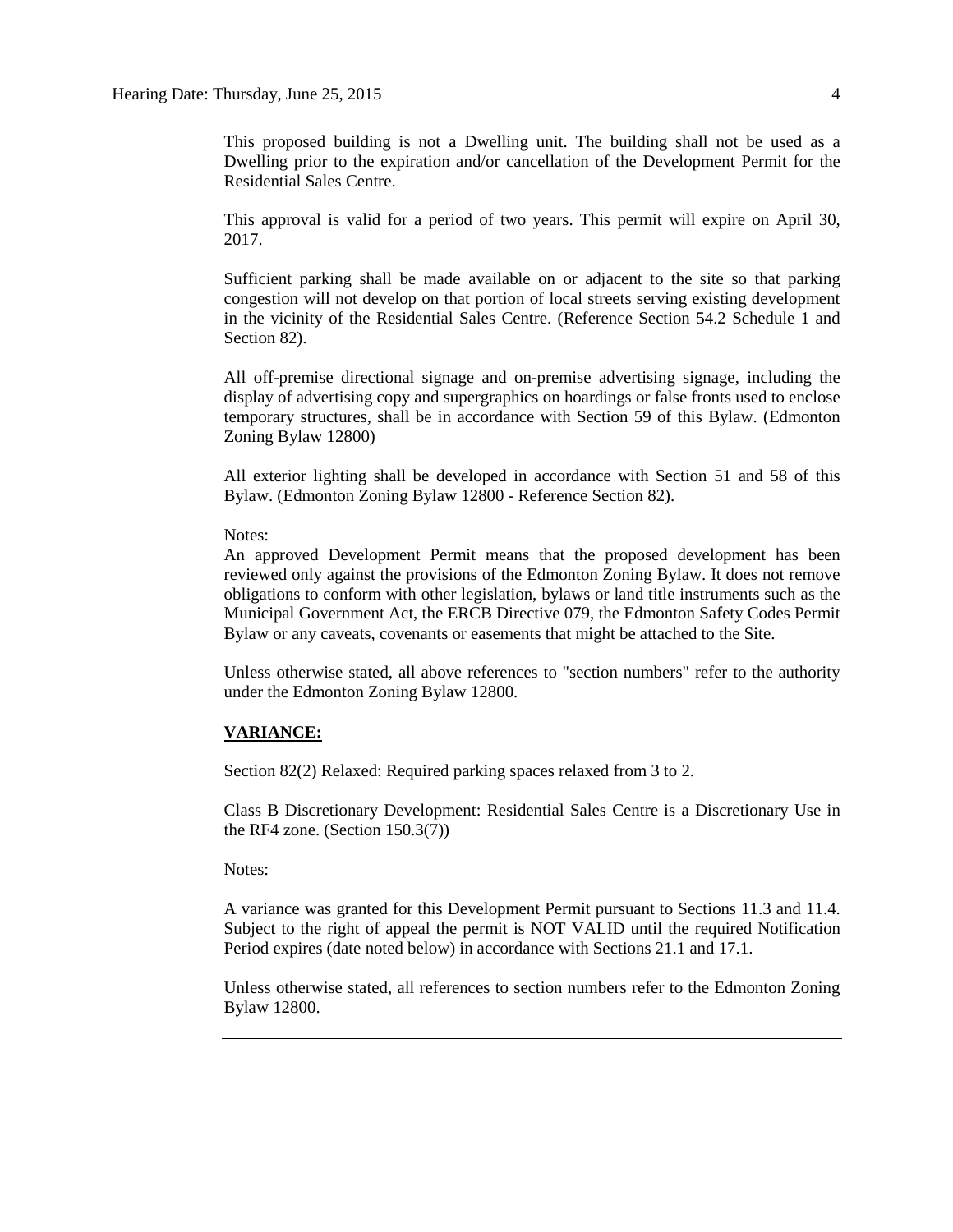#### APPELLANT'S SUBMISSION

A residential sales location, otherwise known as a "show suite", has numerous negative impacts on quality of life.

- 1. It would have as a primary goal to attract high volumes of traffic. Going from two residences to six is already enough of a traffic, congestion, and danger factor. Converting one of the six to a commercial enterprise will multiply this problem.
- 2. Parking is another problem. Where is the parking for this venture? In front of our homes is the answer. The owners have asked for a relaxation of the commercial parking requirements from three spaces to two, in their own form of recognition of the problem. The service lane behind the show suite will also be subject to excessive congestion and illegal parking.
- 3. The `show suite' will inevitably feature huge promotional signage. They all do. In addition to being unsightly, it will distract drivers' attention right at the Glenora School corner.

Regardless of our position on infill residential development, we must oppose this commercial venture. It could be the thin edge of the wedge that will establish a precedent for encroachment of business development in what is now a purely single-family residence community. At issue are safety for children and others and quality of life.

### SUBDIVISION AND DEVELOPMENT APPEAL BOARD OFFICER'S COMMENTS

A **Residential Sales Centre** is a Discretionary Use in the RF4 Semi-detached Residential Zone, Section 150.3(7).

Under Section 7.3(9), **Residential Sales Centre** means a permanent or temporary building or structure used for a limited period of time for the purpose of marketing residential land or buildings.

This application was approved by the Development Officer subject to conditions.

Pursuant to Section 11.3 and 11.4 and subject to the right of appeal to the Subdivision and Development Appeal Board, Section 21.1, the Development Officer granted the following variance:

Section 82.2 states where Sites are located within 60.0 metres of existing development, the applicant shall demonstrate that sufficient parking is available on or adjacent to the Site so that parking congestion shall not develop on that portion of local streets serving existing development in the vicinity of the Residential Sales Centre. The Development Officer shall determine the adequacy of parking based on a requirement of 1 parking space per 20 square metres of Floor Area of the Residential Sales Centre.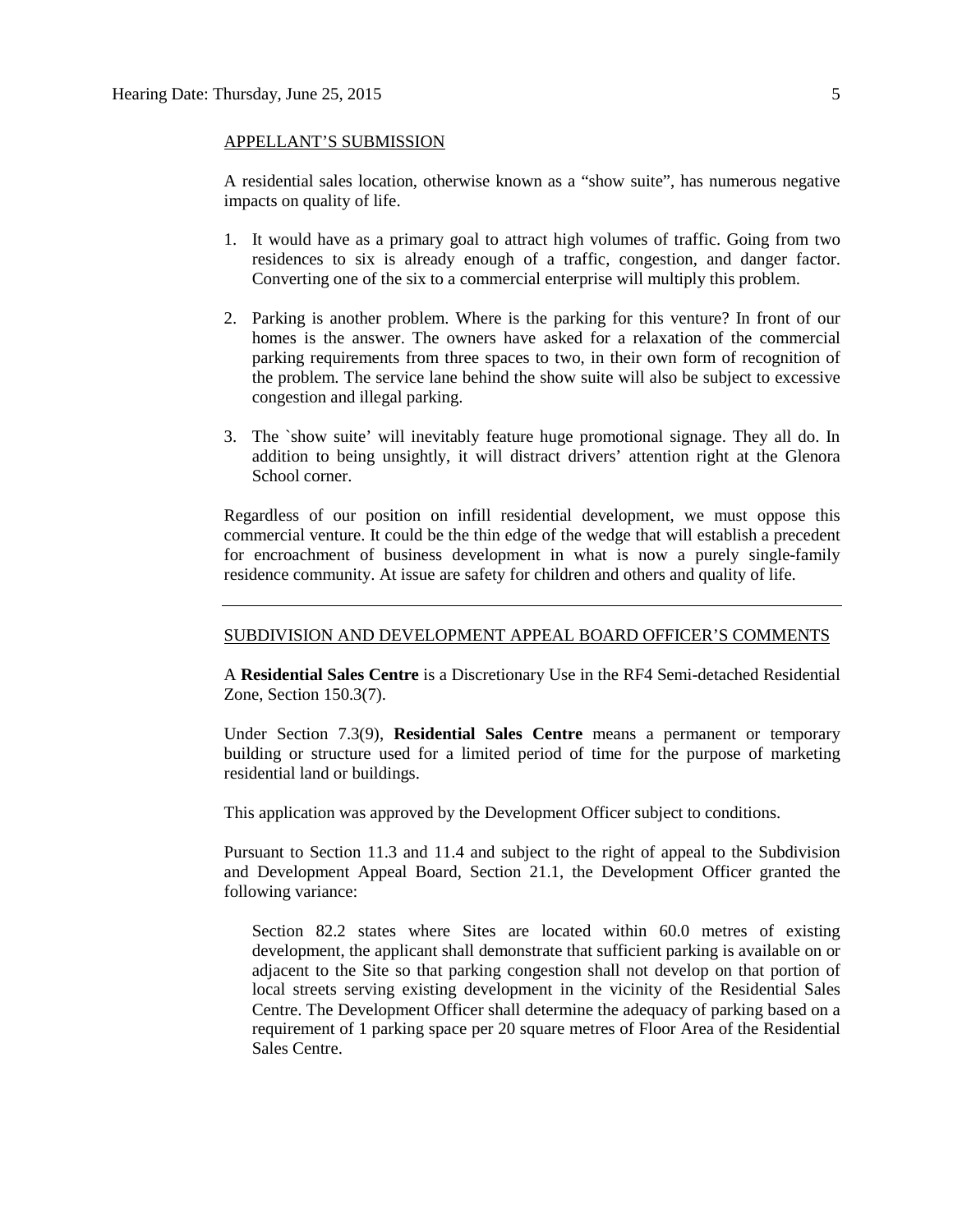### **The Development Officer determined the number of required parking spaces is 3. The proposed development provides 2 and a relaxation of 1 parking space was granted.**

The decision of approval by the Development Officer has been appealed by an adjacent property owner located at 10123 - 136 Street.

Section 82 states the following regulations shall apply to all Residential Sales Centres except those development provided for in subsections 12.2(8) and 12.2(15) of this Bylaw:

- 1. Sites containing Residential Sales Centres shall be located and developed such that their impacts on local roadways and surrounding residential development are minimized. In deciding upon an application, the Development Officer shall take into consideration the scale of the Residential Sales Centre, its proximity to arterial or neighbourhood collector roadways, and to occupied residential development;
- 2. …;
- 3. the siting and development of Residential Sales Centre buildings shall comply with the regulations of the Land Use Zone applying to the Site except that:
	- a. the Development Officer may attach conditions requiring additional setbacks to minimize any adverse impacts on adjacent development;
	- b. in the case of a temporary structure, the Height of the building including any hoardings or false fronts shall not exceed one Storey or 4.0 metres; and
	- c. all curb crossings and access points shall be designed and located so as to minimize on-site and off-site traffic impacts and, in consultation with Transportation Services;
- 4. where a Site is located within a Residential Zone or is visible from residential development located within 60.0 m of the Site, the colour and material of the exterior finish of the temporary structure and hoardings or false fronts, excluding advertising Copy, shall be compatible with those commonly found in Residential Zones;
- 5. any exterior lighting shall be developed in accordance with [Section 51](javascript:void(0);) of this Bylaw;
- 6. a Development Application for a Residential Sales Centre shall be accompanied by the following information in addition to the information required by [subsection 13.3](http://webdocs.edmonton.ca/InfraPlan/zoningbylaw/ZoningBylaw/Part1/Administrative/13__Development_Application_Submissions.htm) of this Bylaw:
	- a. a context plan identifying the nature of the land uses and development within a 60 metres radius of the proposed Site;
	- b. a description of the exterior finish materials and colours for any temporary sales structure including any proposed hoardings or false fronts;
	- c. drawings showing the location, area, Height, construction material, colour and method of support for any proposed on-site identification and advertising Signs, including any advertising or supergraphics that shall be displayed on a hoarding or false front; and
	- d. drawings showing the area, Height, construction materials and method of support for any proposed off-site Directional Signs that shall exceed 1.0 square metres in area 1.5 metres in Height, and a description of the proposed location for the Signs; and
- 7. the Development Permit for a Residential Sales Centre shall be valid for such a period of time as specified by the Development Officer having regard for the amount of land or development being marketed, but in no case shall the time period exceed two years.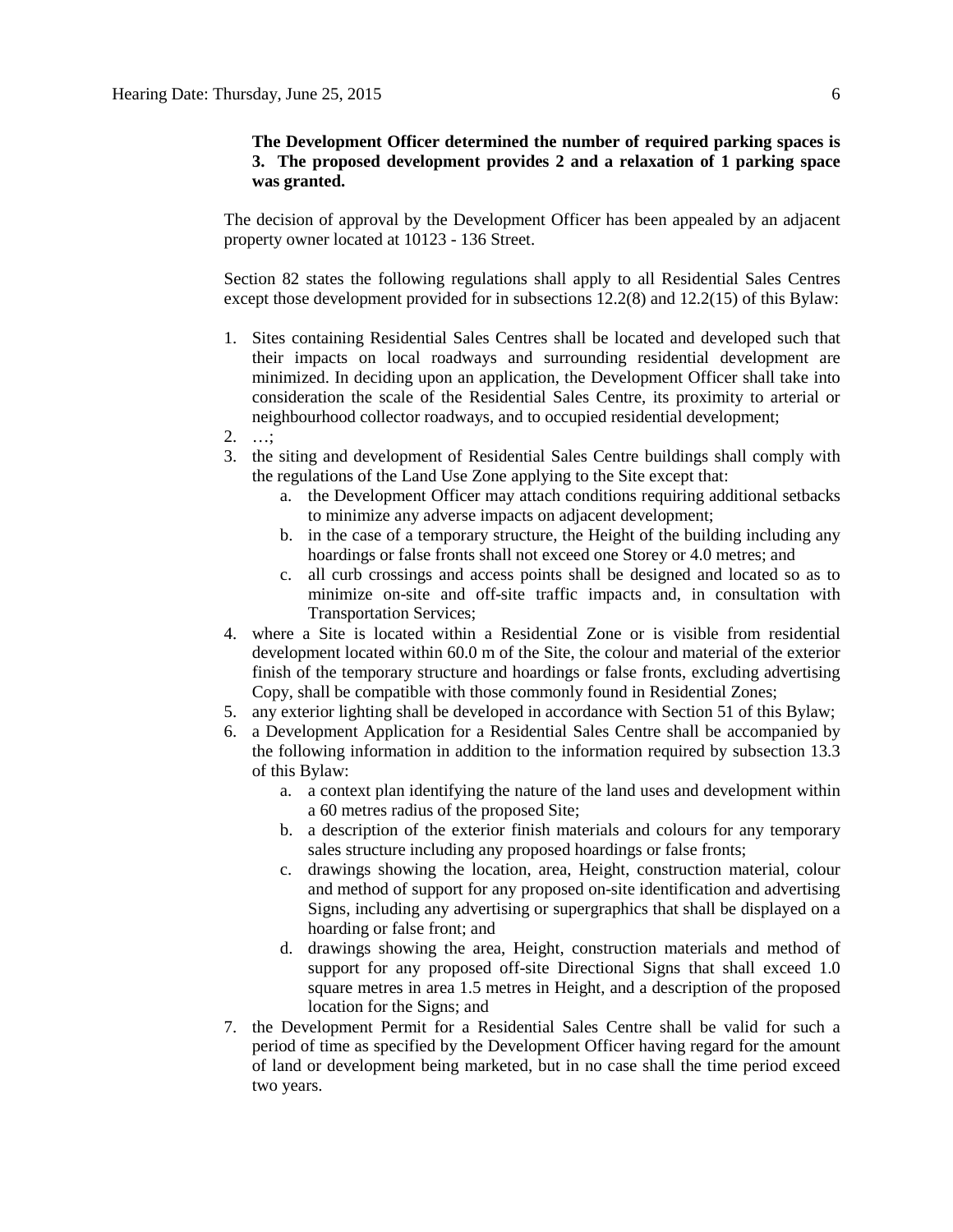Section 12.2(8) states a temporary structure, the sole purpose of which is incidental to the erection, alteration or marketing of a building for which a Permit has been granted under this Bylaw.

Section 12.2(15) states the Temporary Use of a portion of a building or structure for which a Development Permit has been granted under this Bylaw, for the marketing of the building or structure.

Under Section 6.1(34), **Floor Area** means the total Floor Area of the building or structure, contained within the outside surface of the exterior and Basement walls, provided that in the case of a wall containing windows, the glazing line of windows may be used.

Section 814.1 states the purpose of the Mature Neighbourhood Overlay is to ensure that new low density development in Edmonton's mature residential neighbourhoods is sensitive in scale to existing development, maintains the traditional character and pedestrian-friendly design of the streetscape, ensures privacy and sunlight penetration on adjacent properties and provides opportunity for discussion between applicants and neighbouring affected parties when a development proposes to vary the Overlay regulations.

Section 150.1 states that the purpose of this Zone is to provide a zone primarily for Semidetached Housing and Duplex Housing.

#### NOTICE TO APPLICANT/APPELLANT

Provincial legislation requires that the Subdivision and Development Appeal Board issue its official decision in writing within fifteen days of the conclusion of the hearing. Bylaw No. 11136 requires that a verbal announcement of the Board's decision shall be made at the conclusion of the hearing of an appeal, but the verbal decision is not final nor binding on the Board until the decision has been given in writing in accordance with the Municipal Government Act.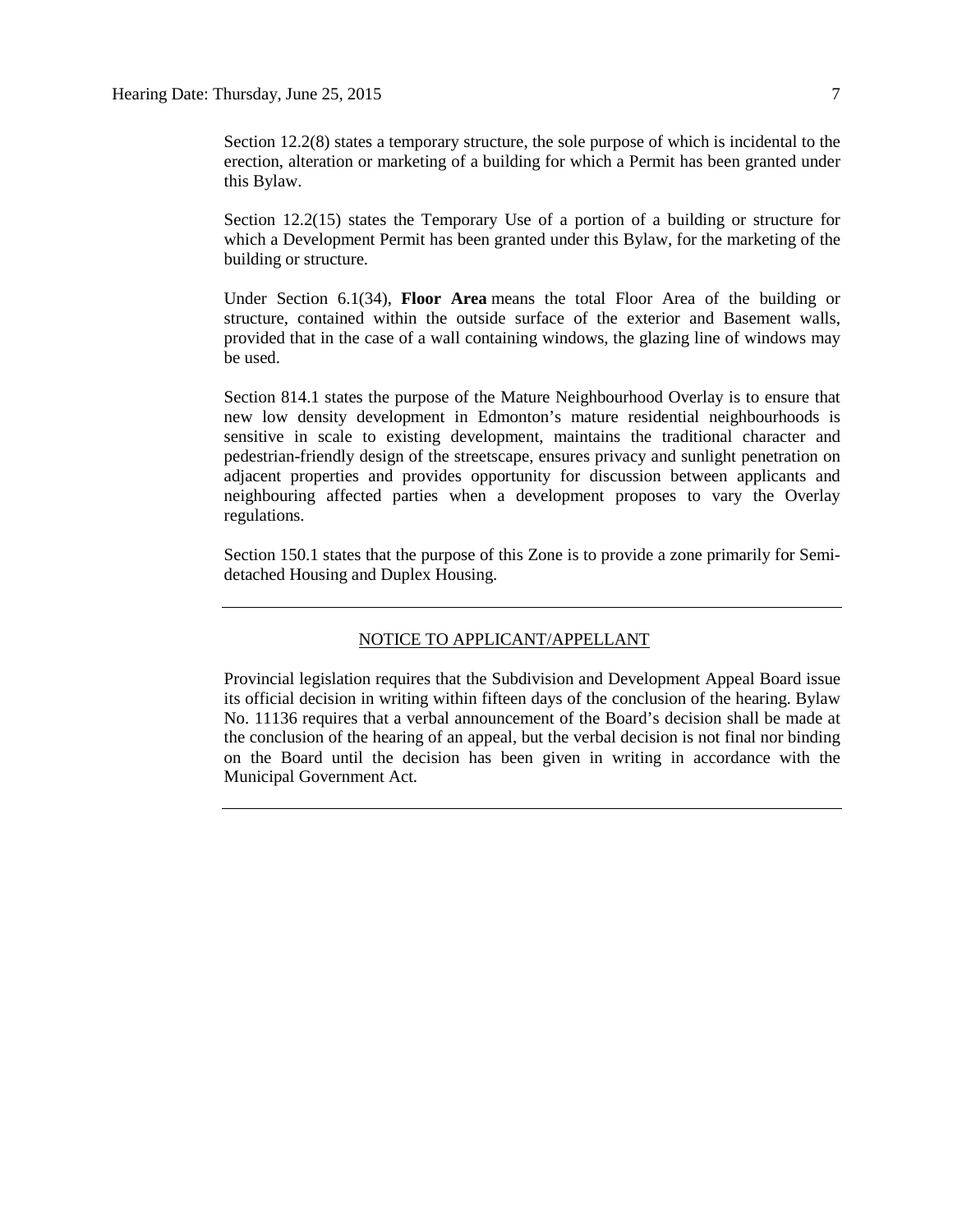